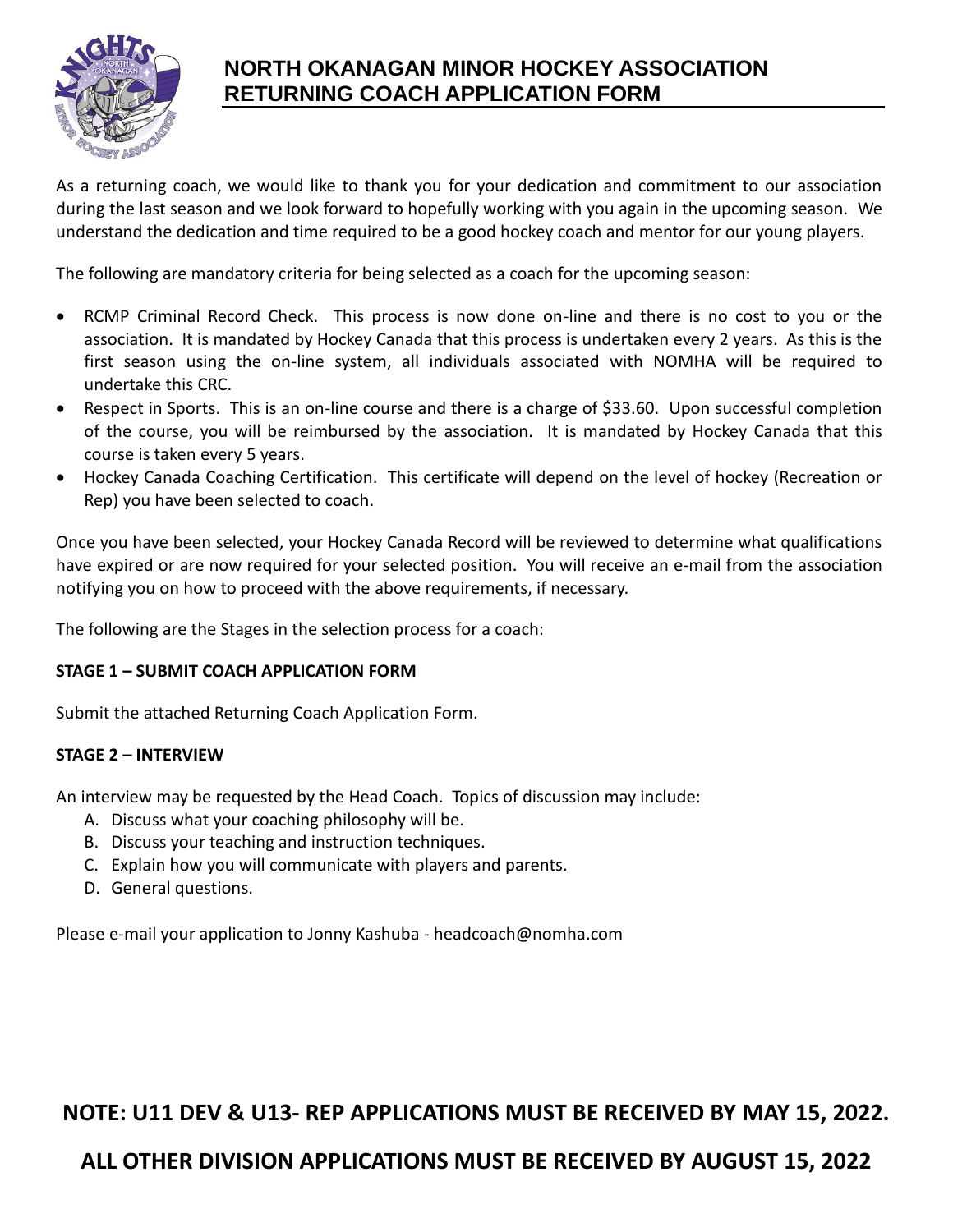

## **NORTH OKANAGAN MINOR HOCKEY ASSOCIATION RETURNING COACH APPLICATION FORM**

| Name:              | (First Name) |             | (Last Name) |
|--------------------|--------------|-------------|-------------|
| Address:           |              | Home #:     |             |
| City:              |              | Cell $#$ :  |             |
| Postal Code:       |              | Email:      |             |
| <b>Birth Date:</b> |              | Occupation: |             |

### **PREFERRED COACHING ASSIGNMENT (indicate 1st choice and 2nd choice)**

| <b>Division</b> | Age       | <b>Head Coach</b> | <b>Assistant Coach</b> |
|-----------------|-----------|-------------------|------------------------|
| U7              | $5 - 6$   |                   |                        |
| U9              | $7 - 8$   |                   |                        |
| U11             | $9 - 10$  |                   |                        |
| U13             | $11 - 12$ |                   |                        |
| U15             | $13 - 14$ |                   |                        |
| U18             | $15 - 17$ |                   |                        |

### **POSITION HELD IN PREVIOUS SEASONS**

| <b>Division</b> | Age       | <b>Position (Head or</b><br><b>Assistant Coach)</b> | Level (Rec or Rep) | Year |
|-----------------|-----------|-----------------------------------------------------|--------------------|------|
| <b>U7</b>       | $5 - 6$   |                                                     |                    |      |
| U9              | $7 - 8$   |                                                     |                    |      |
| U11             | $9 - 10$  |                                                     |                    |      |
| U13             | $11 - 12$ |                                                     |                    |      |
| U15             | $13 - 14$ |                                                     |                    |      |
| U18             | $15 - 17$ |                                                     |                    |      |

**NOTE: U11 DEV & U13- REP APPLICATIONS MUST BE RECEIVED BY MAY 15, 2022.**

**ALL OTHER DIVISION APPLICATIONS MUST BE RECEIVED BY AUGUST 15, 2022**